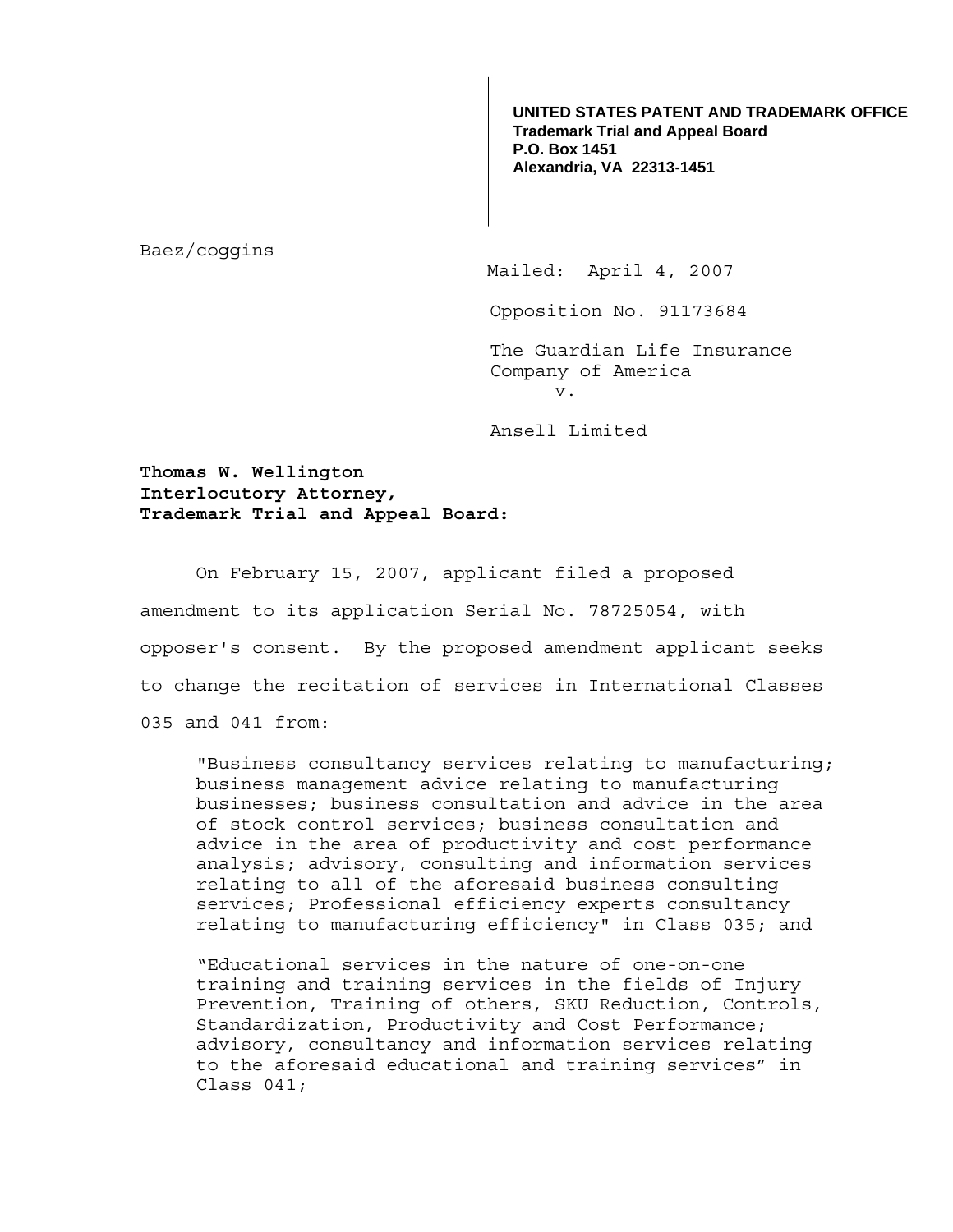to:

 $\overline{a}$ 

"Business consultancy services relating to the use of personal protective equipment and clothing in the field of manufacturing; business management advice relating to the use of personal protective equipment and clothing in the field of manufacturing businesses; business consultation and advice in the area of controlling stock of personal protective equipment and clothing; business consultation and advice in the area of productivity and cost performance analysis with respect to personal protective equipment and clothing; advisory, consulting and information services relating to all of the aforesaid business consulting services; professional efficiency experts consultancy relating to manufacturing efficiency in the field of personal protective equipment and clothing" in Class 035; and

"Educational services in the nature of one-on-one training and training services in the fields of injury prevention by manufacturers' selection and use of the appropriate personal protective equipment and clothing, training of others regarding proper selection and use of personal protective equipment and clothing, SKU reduction in the field of personal protective equipment and clothing, controls with respect to access to and usage of personal protective equipment and clothing, standardization of personal protective equipment and clothing, productivity and cost performance improvements achieved by proper selection and use of personal protective equipment and clothing; advisory, consultancy and information services relating to the aforesaid educational and training services" in Class 041.

Inasmuch as the amendment is clearly limiting in nature as required by Trademark Rule 2.71(b), and because opposer consents thereto, it is approved and entered.<sup>1</sup> See Trademark Rule 2.133(a).

 If this resolves the dispute herein, opposer is allowed until **thirty days** from the mailing date of this order to file

 $^1$  The recitation of services for International Class 042 remains unchanged.